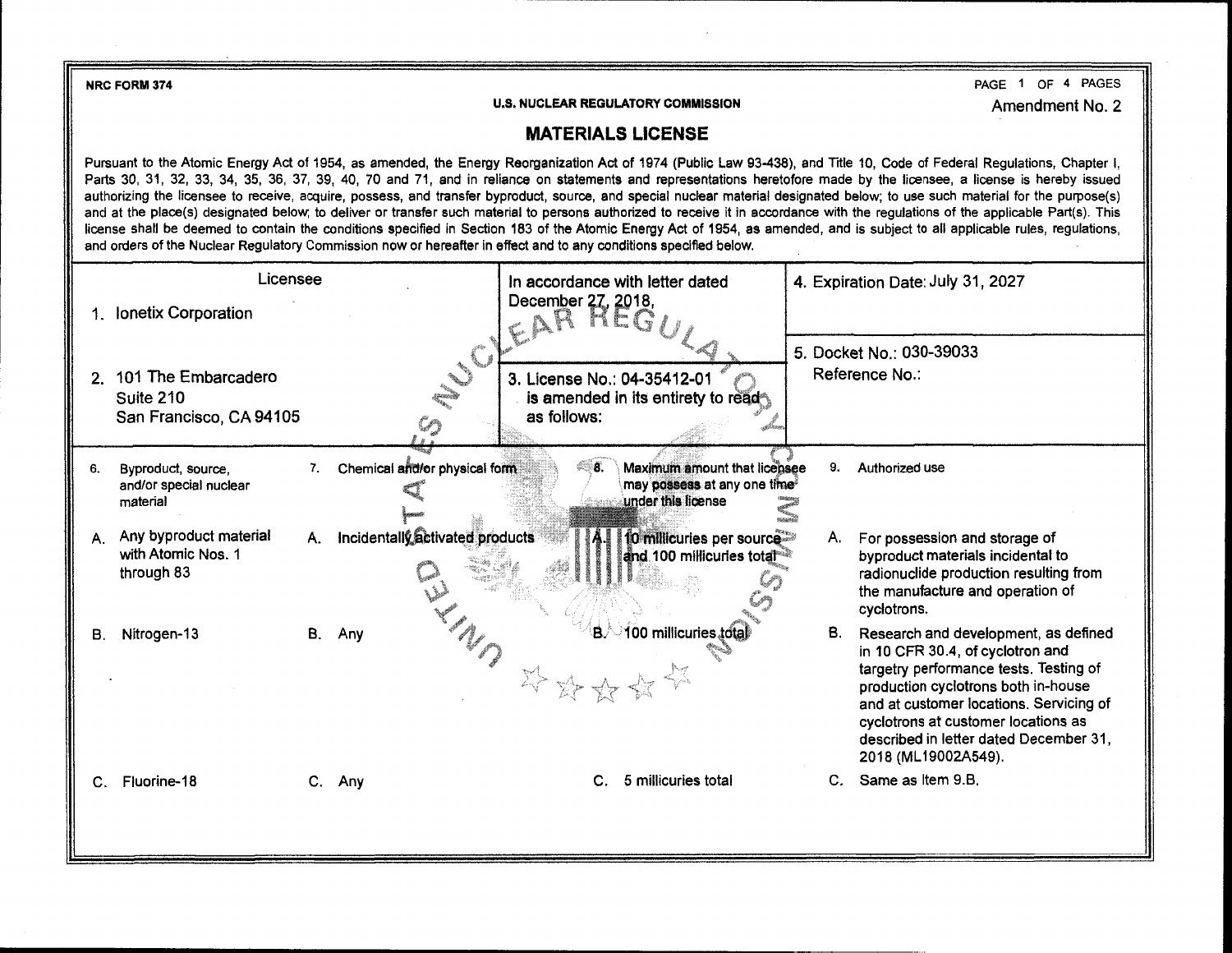| <b>NRC FORM 374A</b>                                                                                                                                                                                                                                                                                                                                                                                                                                                  | <b>U.S. NUCLEAR REGULATORY COMMISSION</b>                     |                                         | PAGE 2 OF 4 PAGES |
|-----------------------------------------------------------------------------------------------------------------------------------------------------------------------------------------------------------------------------------------------------------------------------------------------------------------------------------------------------------------------------------------------------------------------------------------------------------------------|---------------------------------------------------------------|-----------------------------------------|-------------------|
| <b>MATERIALS LICENSE</b>                                                                                                                                                                                                                                                                                                                                                                                                                                              | License Number<br>04-35412-01                                 | Docket or Reference Number<br>030-39033 |                   |
| <b>SUPPLEMENTARY SHEET</b>                                                                                                                                                                                                                                                                                                                                                                                                                                            | <b>Amendment No. 2</b>                                        |                                         |                   |
|                                                                                                                                                                                                                                                                                                                                                                                                                                                                       |                                                               |                                         |                   |
|                                                                                                                                                                                                                                                                                                                                                                                                                                                                       | <b>CONDITIONS</b>                                             |                                         |                   |
| 10. Licensed material may be used or stored only at the licensed's facilities focated at 3130 Sovereign Drive, Lansing, Michigan, 48911 and may<br>be used at temporary job sites of the licensee anywhere in the United States where the U.S. Nuclear Regulatory Commission maintains<br>jurisdiction for regulating the use of licensed material, including areas of exclusive Federal jurisdiction within Agreement States.                                        |                                                               |                                         |                   |
| If the jurisdiction status of a Federal facility within an Agreement State is unknown, the licensee should contact the Federal agency<br>controlling the job site in question to determine whether the proposed job site is an area of exclusive Federal jurisdiction. Authorization for<br>use of radioactive materials at job sites in Agreement States not under exclusive Federal jurisdiction shall be obtained from the appropriate<br>state regulatory agency. |                                                               |                                         |                   |
| 11. A. The Radiation Safety Officer (RSO) for this license is Daniel Alt. Ph.D.                                                                                                                                                                                                                                                                                                                                                                                       |                                                               |                                         |                   |
| B. The Alternate RSO for this license is Frank Plastini.                                                                                                                                                                                                                                                                                                                                                                                                              |                                                               |                                         |                   |
| 12. Licensed material shall only be used by, or under the supervision of:                                                                                                                                                                                                                                                                                                                                                                                             |                                                               |                                         |                   |
| <b>Authorized User</b>                                                                                                                                                                                                                                                                                                                                                                                                                                                | Material and Use                                              |                                         |                   |
| Daniel Alt, Ph.D.                                                                                                                                                                                                                                                                                                                                                                                                                                                     | All, including servicing of cyclotrons at customer locations. |                                         |                   |
| Gary Horner                                                                                                                                                                                                                                                                                                                                                                                                                                                           | All, including servicing of cyclotrons at customer locations. |                                         |                   |
| Jay Paiquette                                                                                                                                                                                                                                                                                                                                                                                                                                                         | All, including servicing of cyclotrons at customer locations. |                                         |                   |
| <b>Chris Shreves</b>                                                                                                                                                                                                                                                                                                                                                                                                                                                  | All, including servicing of cyclotrons at customer locations. |                                         |                   |
| John Vincent, Ph.D.                                                                                                                                                                                                                                                                                                                                                                                                                                                   | All, including servicing of cyclotrons at customer locations. |                                         |                   |
| Xiaoyu Wu, Ph.D.                                                                                                                                                                                                                                                                                                                                                                                                                                                      | All, including servicing of cyclotrons at customer locations. |                                         |                   |
| 13. The licensee shall not use the licensed material in or on humans.                                                                                                                                                                                                                                                                                                                                                                                                 |                                                               |                                         |                   |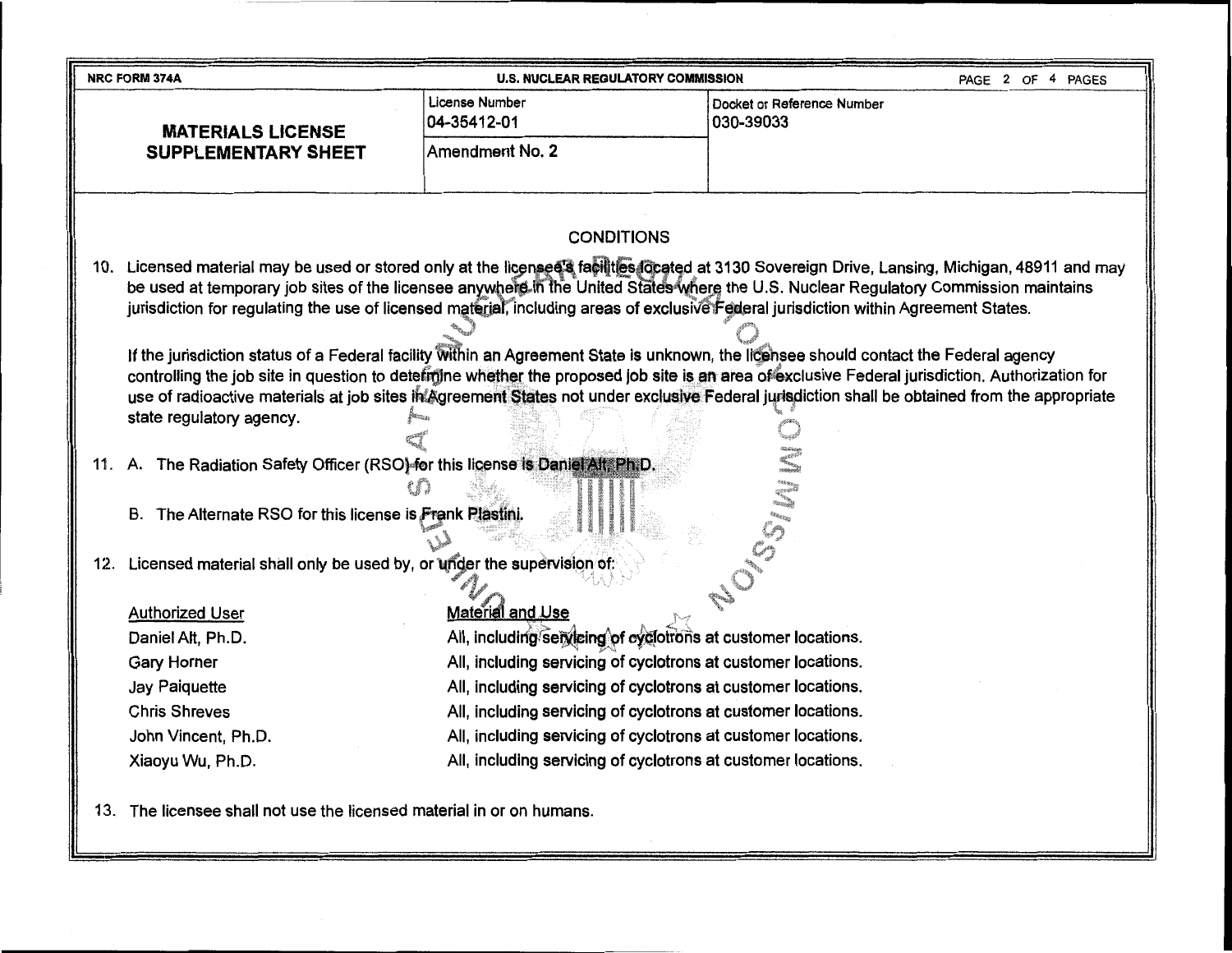| <b>NRC FORM 374A</b>                                                                                                                                                                                                                                                                                                                                                                                                                                                                                             | U.S. NUCLEAR REGULATORY COMMISSION                                                                                                                                                                                                                                            |                                         | PAGE 3 OF 4 PAGES |  |  |
|------------------------------------------------------------------------------------------------------------------------------------------------------------------------------------------------------------------------------------------------------------------------------------------------------------------------------------------------------------------------------------------------------------------------------------------------------------------------------------------------------------------|-------------------------------------------------------------------------------------------------------------------------------------------------------------------------------------------------------------------------------------------------------------------------------|-----------------------------------------|-------------------|--|--|
| <b>MATERIALS LICENSE</b>                                                                                                                                                                                                                                                                                                                                                                                                                                                                                         | License Number<br>04-35412-01                                                                                                                                                                                                                                                 | Docket or Reference Number<br>030-39033 |                   |  |  |
| <b>SUPPLEMENTARY SHEET</b>                                                                                                                                                                                                                                                                                                                                                                                                                                                                                       | Amendment No. 2                                                                                                                                                                                                                                                               |                                         |                   |  |  |
|                                                                                                                                                                                                                                                                                                                                                                                                                                                                                                                  |                                                                                                                                                                                                                                                                               |                                         |                   |  |  |
|                                                                                                                                                                                                                                                                                                                                                                                                                                                                                                                  |                                                                                                                                                                                                                                                                               |                                         |                   |  |  |
| 14. This license does not authorize commercial distribution of licensed material pursuant to 10 CFR 32.72 or 10 CFR 32.74 to persons<br>generally licensed pursuant to 10 CFR Part 31 or equivalent regulations of any Agreement State; or to persons exempt from licensing<br>pursuant to 10 CFR 30.14 through 10 CFR 30.21 inclusive, or equivalent regulations of any Agreement State.                                                                                                                        |                                                                                                                                                                                                                                                                               |                                         |                   |  |  |
| 15. The licensee is authorized to hold radioactive material with a physical half-life of less than or equal to 120 days for decay-in-storage before<br>disposal in ordinary trash provided:                                                                                                                                                                                                                                                                                                                      |                                                                                                                                                                                                                                                                               |                                         |                   |  |  |
| A. Before disposal as ordinary trash, the waste shall be surveyed at the container surface with the appropriate survey instrument set on its<br>most sensitive scale and with no interposed shielding to determine that its radioactivity cannot be distinguished from background. All<br>radiation labels shall be removed or obliterated, except for radiation labels on materials that are within containers and that will be<br>managed as biomedical waste after they have been released from the licensee. |                                                                                                                                                                                                                                                                               |                                         |                   |  |  |
| B. A record of each such disposal permitted under this license condition shall be retained for three years. The record must include the date<br>the disposal.                                                                                                                                                                                                                                                                                                                                                    | of disposal, the date on which the byproduct material was placed in storage, the radionuclides disposed, the survey instrument used, the<br>background dose rate, the dose rate measured at the surface of each waste container, and the name of the individual who performed |                                         |                   |  |  |
| 16. In addition to the possession limits in Item 8, the licensee shall further restrict the possession of licensed material to quantities below the<br>minimum limit specified in 10 CFR 30.35(d) for establishing decommissioning financial assurance.                                                                                                                                                                                                                                                          |                                                                                                                                                                                                                                                                               |                                         |                   |  |  |
|                                                                                                                                                                                                                                                                                                                                                                                                                                                                                                                  |                                                                                                                                                                                                                                                                               |                                         |                   |  |  |
|                                                                                                                                                                                                                                                                                                                                                                                                                                                                                                                  |                                                                                                                                                                                                                                                                               |                                         |                   |  |  |
|                                                                                                                                                                                                                                                                                                                                                                                                                                                                                                                  |                                                                                                                                                                                                                                                                               |                                         |                   |  |  |

 $\sim$